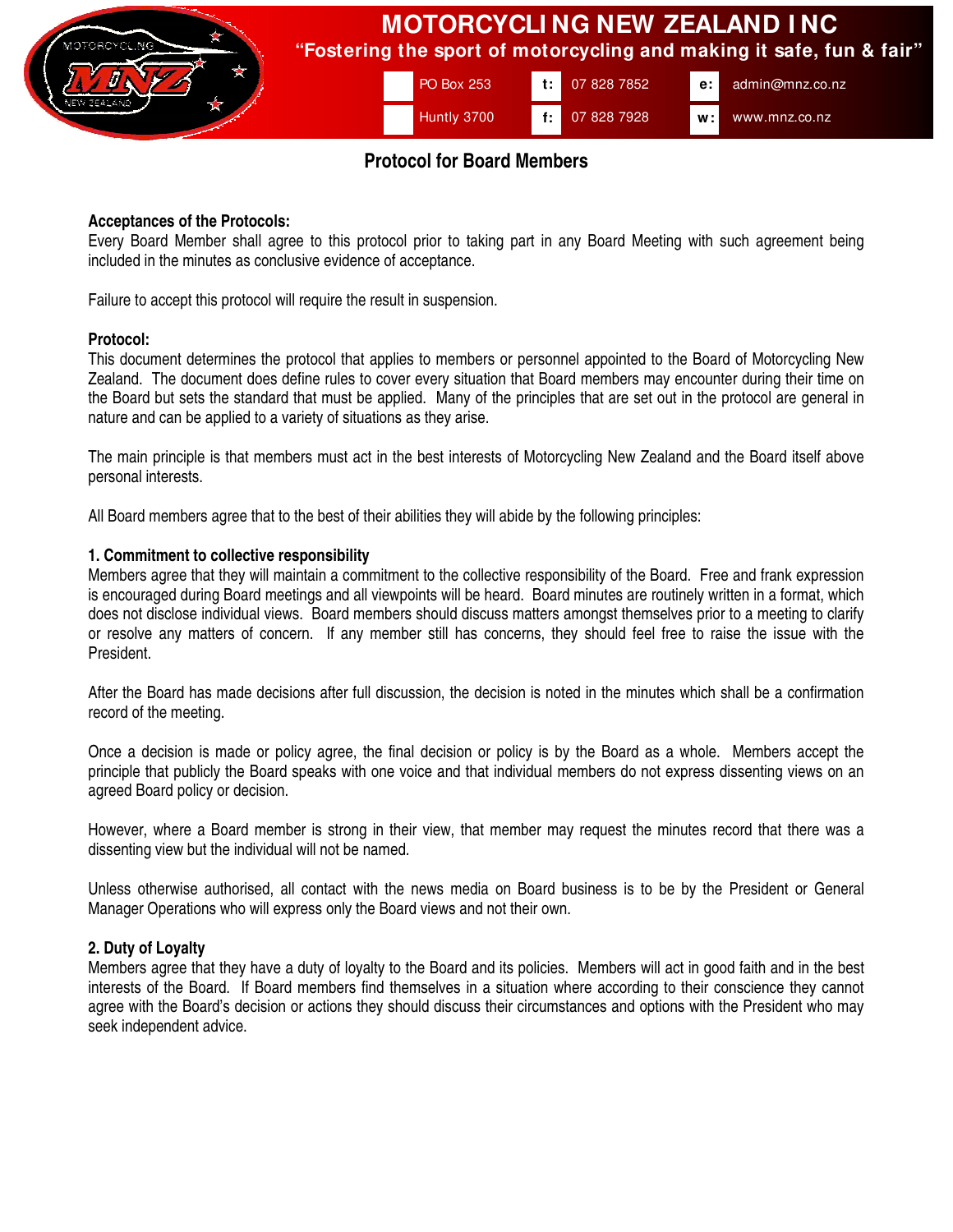# **3. Conflict of Interest**

The Board places great importance on making clear any existing or potential conflicts of interest for its members. All such conflicts of interest shall be declared by the member concerned and documented in the Conflicts of Interests Register.

Examples of conflicts of interest are:

- $\boxtimes$  When a Board member of their immediate family or business interests stands to gain financially from any business dealings, programmes or services of MNZ.
- $\boxtimes$  When a Board member offers a professional service to the organisation for which they receive remuneration.
- $\boxtimes$  When a Board member stands to gain personally or professionally from any inside knowledge, if that knowledge is used to advantage.
- $\boxtimes$  When an issue under consideration concerns the Board members own club, team, sponsors or business.

Where any personal or business matter is or could be deemed a conflict of interest involving the relationship between MNZ and that Board member, the member must declare such interest and ensure it is registered in the Conflicts of Interests Register.

The Conflicts of Interests Register shall be tabled at each Board meeting and new entries shall be entered in the minutes of that meeting.

Where a conflict of interest is identified and/or registered, the Board member concerned is not permitted to participate in any Board discussion on that topic or topics that are closely related to the declared interest. Preferably, the member concerned should leave the room during such discussions.

# **4. Confidentiality**

Members accept that they have an obligation of confidentiality in relation to the business of the Board and MNZ in order to encourage free and frank discussions and to enable the Board to carry out its functions. The Board's policy on the release of information is set out in this code under clause 6.

A wide range of material comes before the Board in discussion. Sensitive information and issues will be raised and finance matters are discussed. All Board discussions shall remain confidential to Board members only. Such discussion shall not be released under any circumstances.

# **5. Duty of Care**

Board members accept that they have a duty to exercise care when carrying out Board functions. The standard of care required is the degree of care, skill and diligence reasonably expected from a person of their experience or knowledge.

# **6. Media Responsibility**

All media correspondence with regard to MNZ business will generally be issued through the MNZ office. If Board members are contacted by media for comments about MNZ or motorcycling, they must direct the inquiry to the MNZ office which will either handle the enquiry or alert the President for comment on the issue.

# **7. Board membership status**

Board membership requires a commitment act in a manner befitting the position. This requires that members consider whether conduct in professional or private life will reflect adversely on the Board or MNZ. Any matters that may bring the Board into disrepute or jeopardise its relationship with stakeholders should be reported to the President at the earliest opportunity.